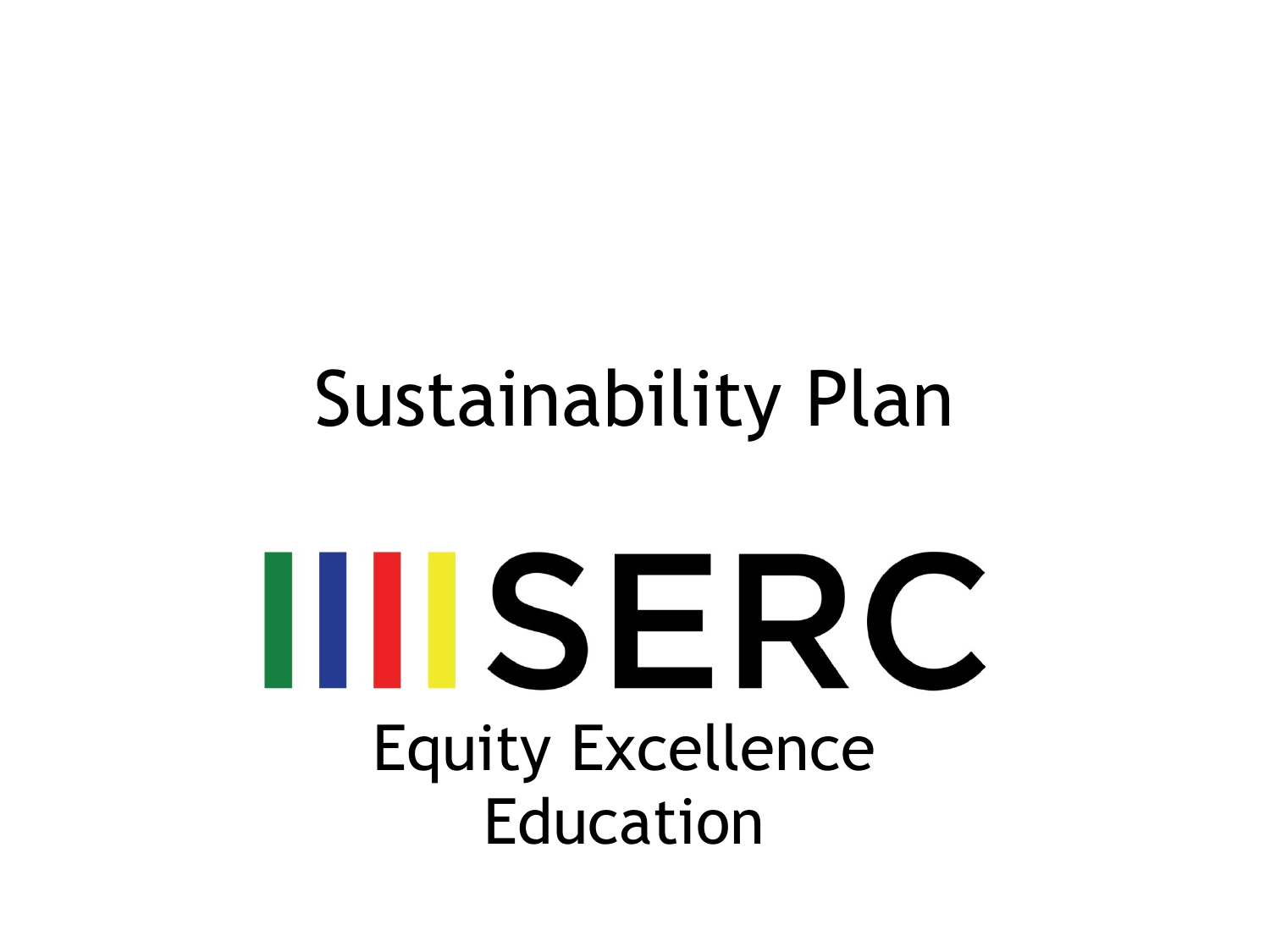#### Legislative History

1969 SDE contract

• Special Education Resource Center opens at St. Joseph College

#### 1975 CGS 10-76n

• State Board of Education shall maintain the Special Education Resource Center

#### 2005 CGS 10-4q

• State Education Resource Center created to maintain the Special Education Resource Center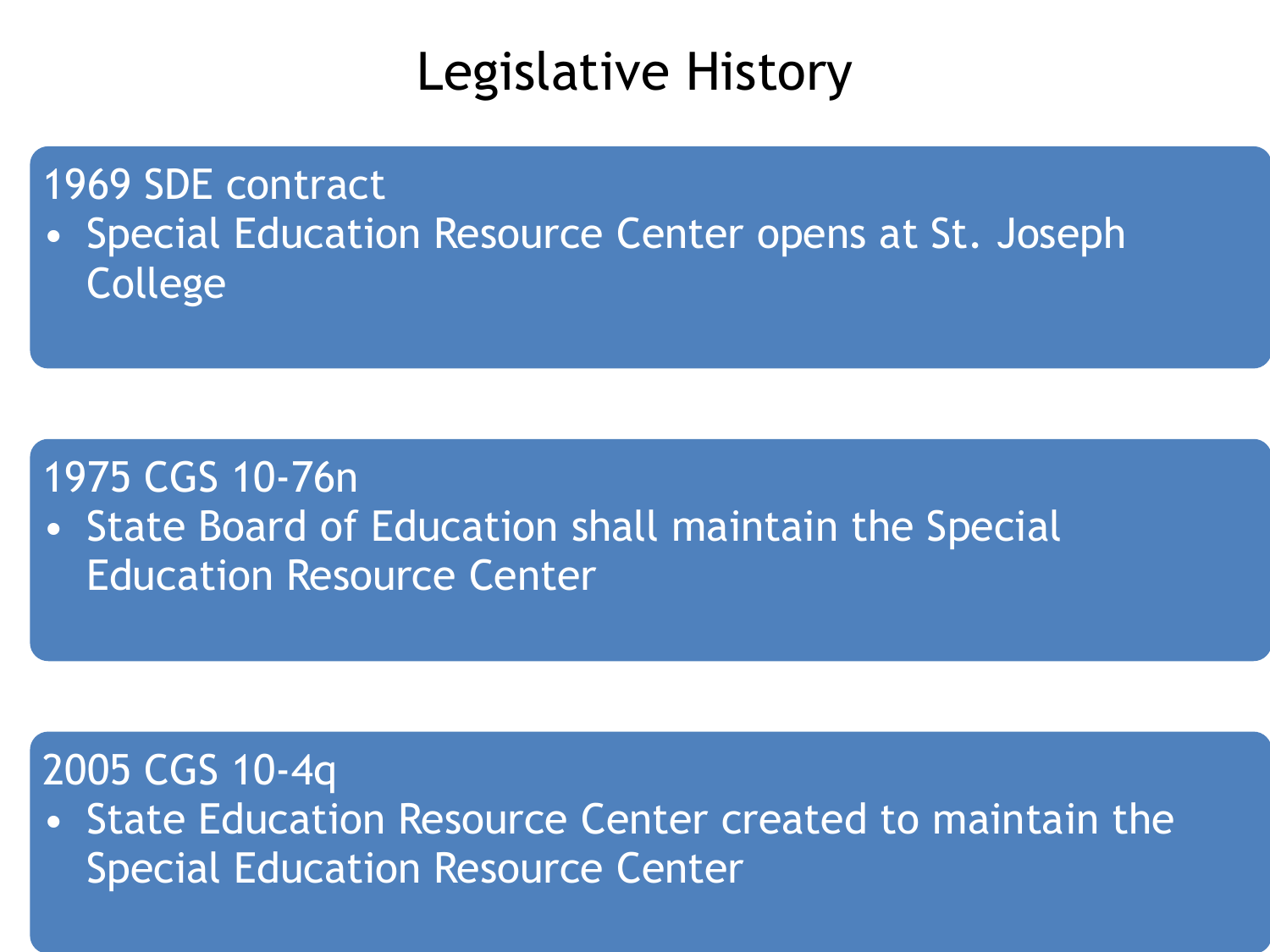#### Clarifying the Entity

2011 Senate Bill 1039

- This would have established State Education Resource Center as non-profit agency but passed without that provision
- "…It also will clarify for the public the association with the state Department of Education." – Acting Commissioner George Coleman on SB1039 at Education Committee public

#### 2014 CGS 10-357 and CGS 10-76n as amended

- Reestablishes State Education Resource Center as a quasipublic agency
- "...The Commissioner of Education may allocate funds to allow the State Education Resource Center…. to provide professional development services…"
- SERC shall maintain the Special Education Resource Center and the School Reform Resource Center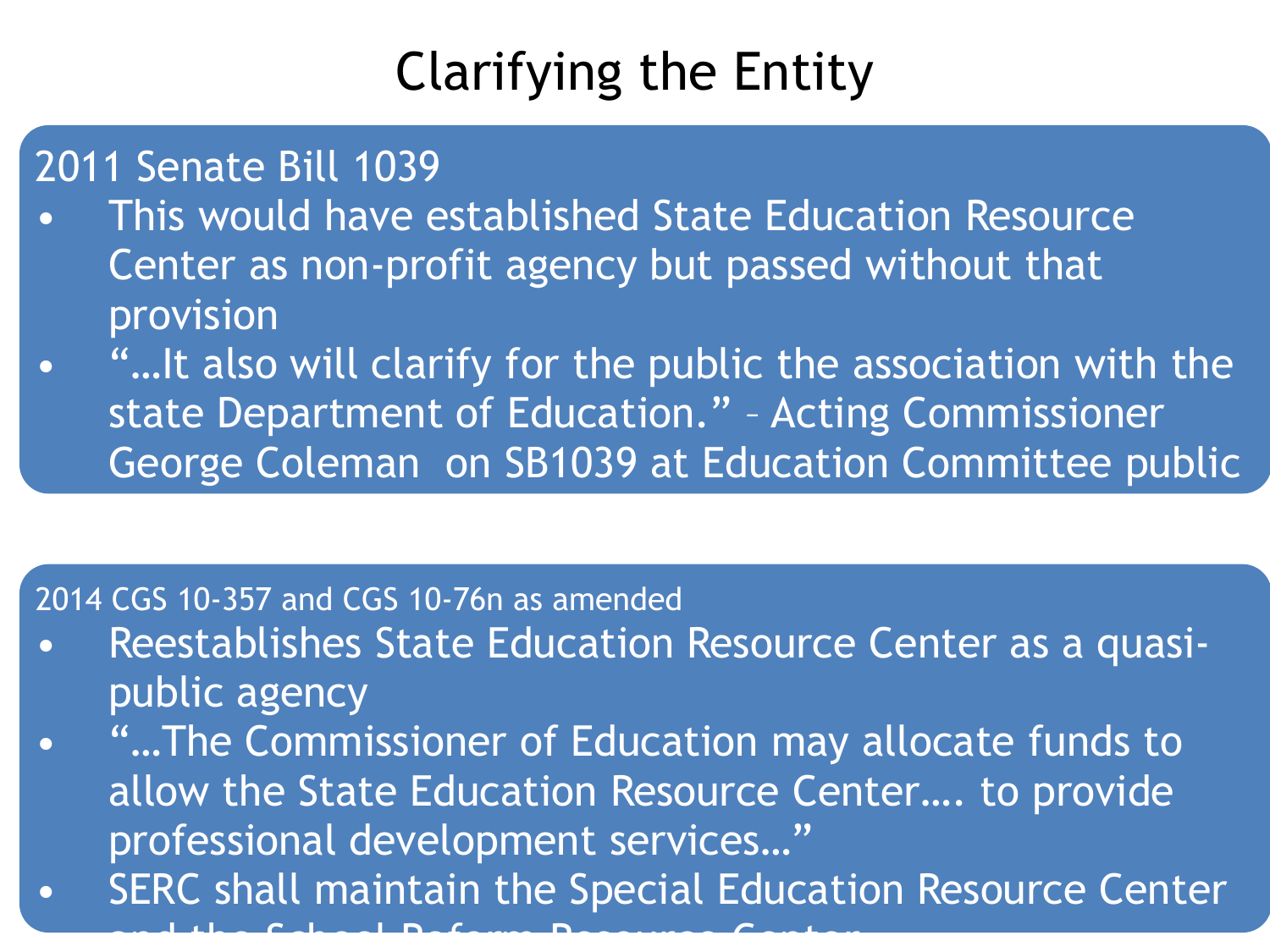### SERC is…

- A critical partner in a statewide system
	- Consolidated and centralized
	- Program management
	- Research and development
	- Nimble and responsive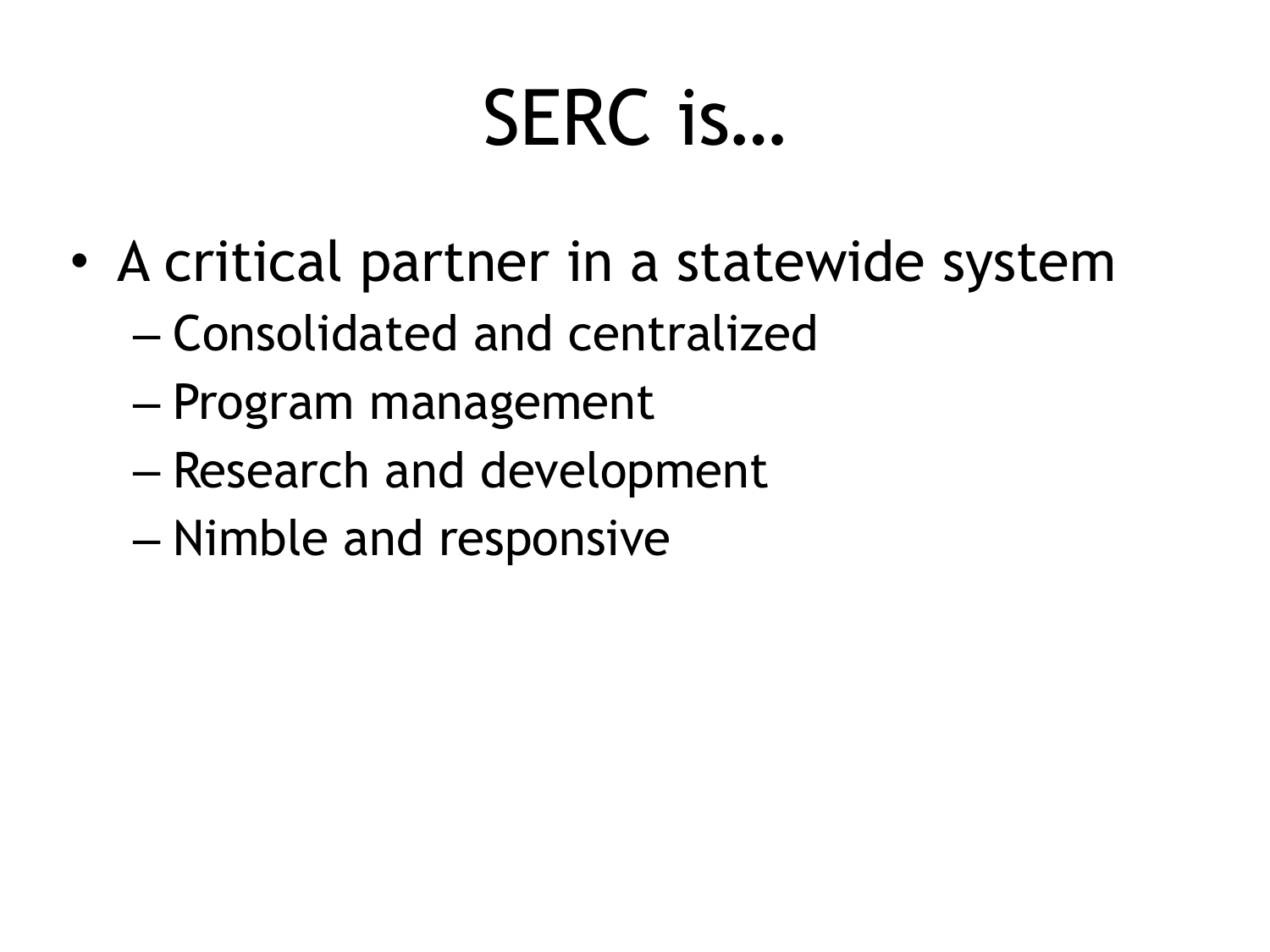#### The Framework

**Identified Priority/Need** 

Statewide

- Web
- Statewi de sessions
- Confere nce

**Targeted** Cohort Training  $\mathbf{\hat{a}}$ Networ king **Blende** 

Intensive

- Customi zed indistrict **TA**
- · Systemi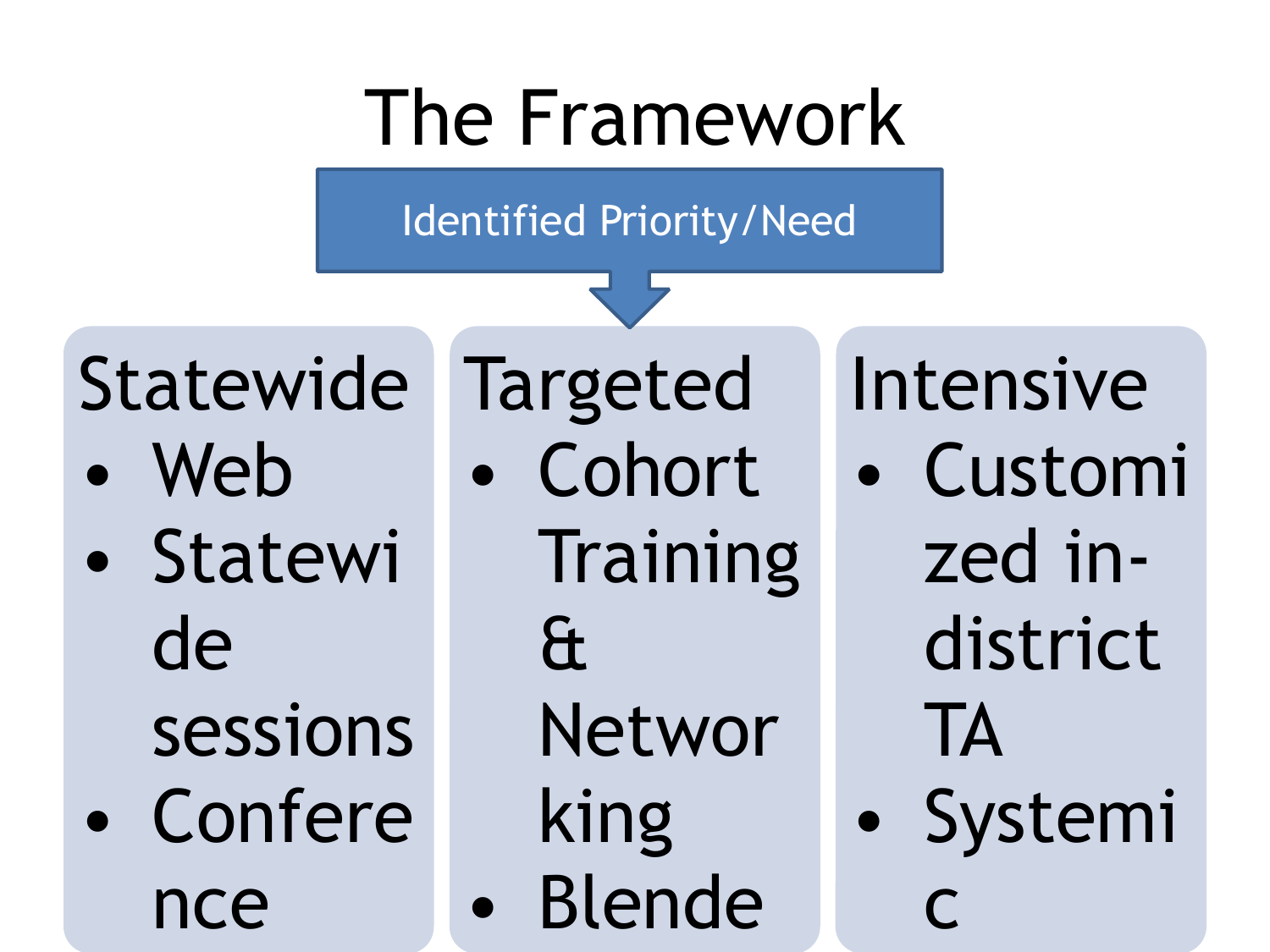## Current Reality

- Nimble and lean
	- Functioning at capacity
	- Anticipating cuts
- Maintaining who we are
	- Funding for equity
	- Mission creep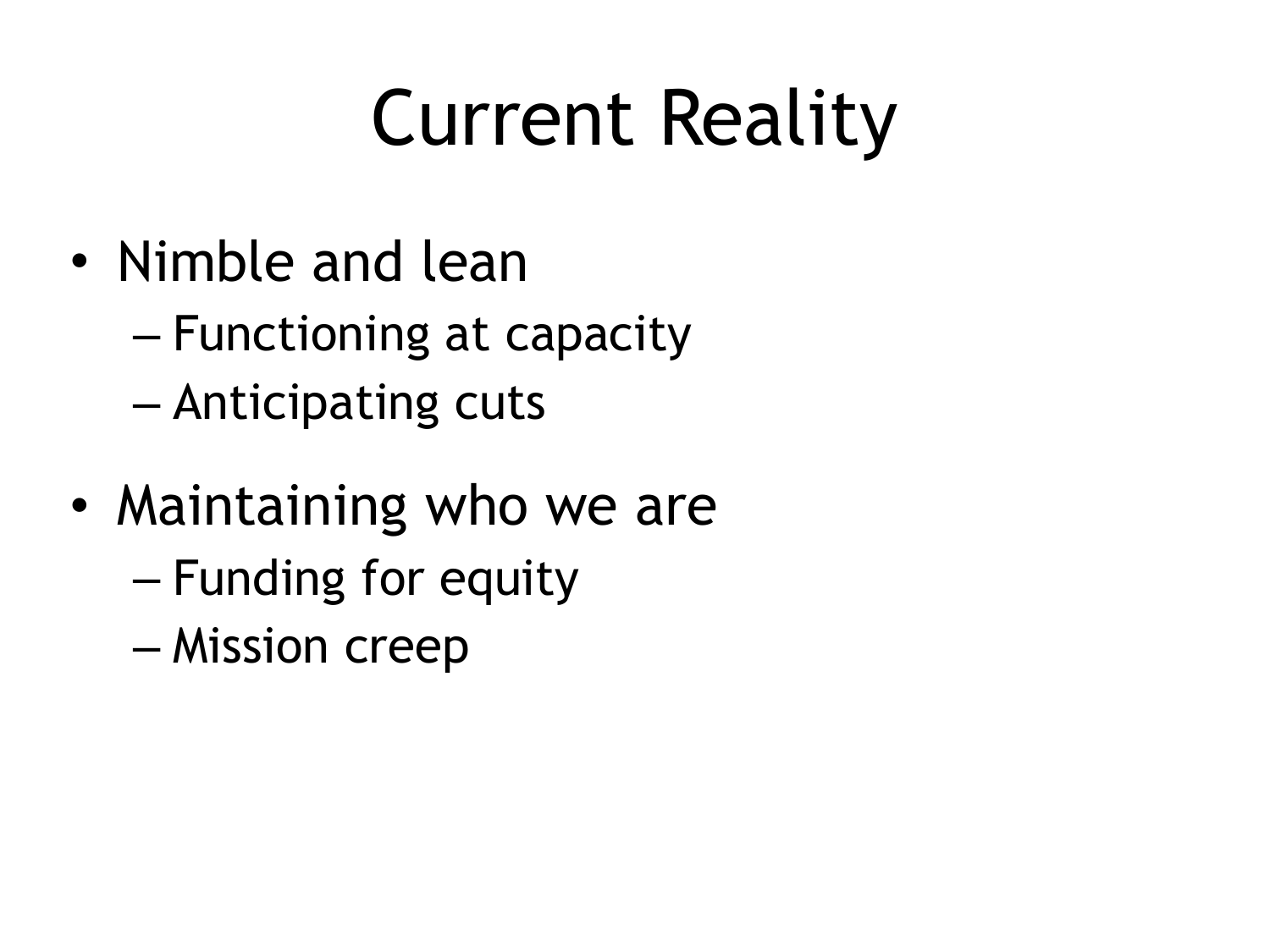### Current Focus

- Diversification of funding
	- Reduced dependency on state and federal
	- Strategic marketing
	- Rectify flow of contracts
- Cost effective service
	- Flexible staffing options
	- Subcontracting
	- Responsiveness and Top Talent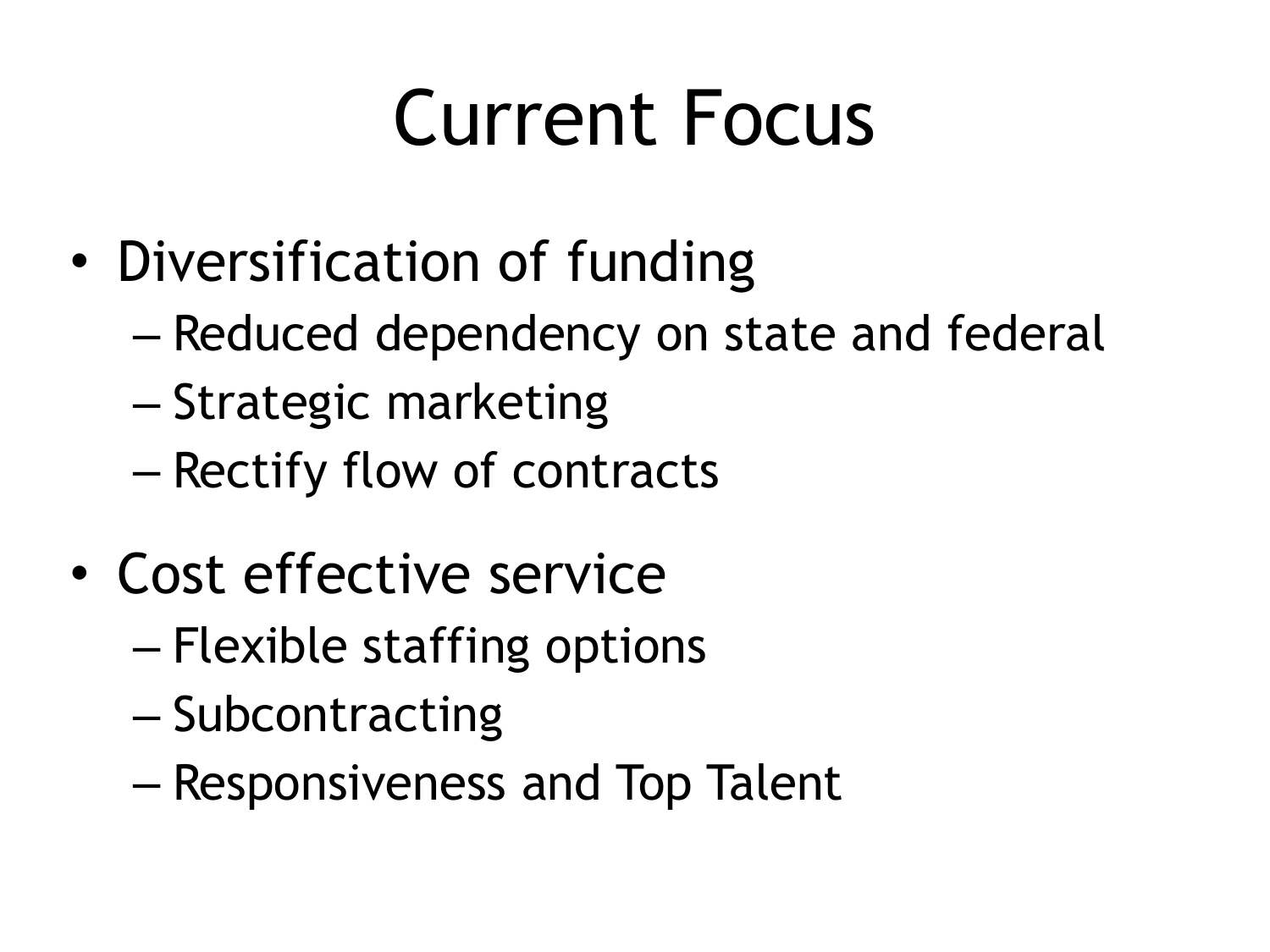#### Diversification of Funding

#### Fee for **State** Service LEAs Other OEC

Foundatio  $\mathsf{\Pi}$ Grants · Private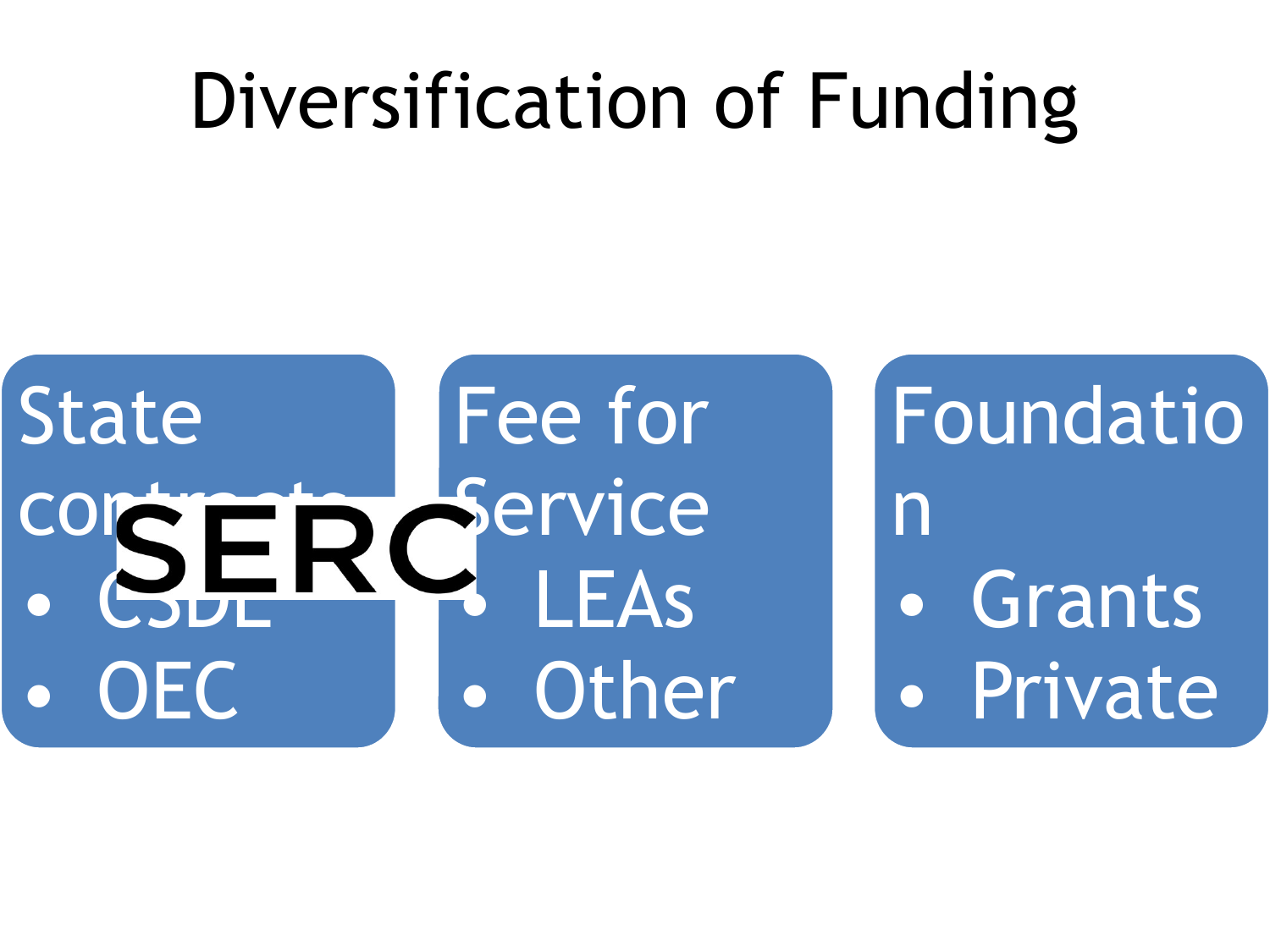#### Functions

# Program Management

- Program Delivery
- Program Support Program Service

#### Administrative Functions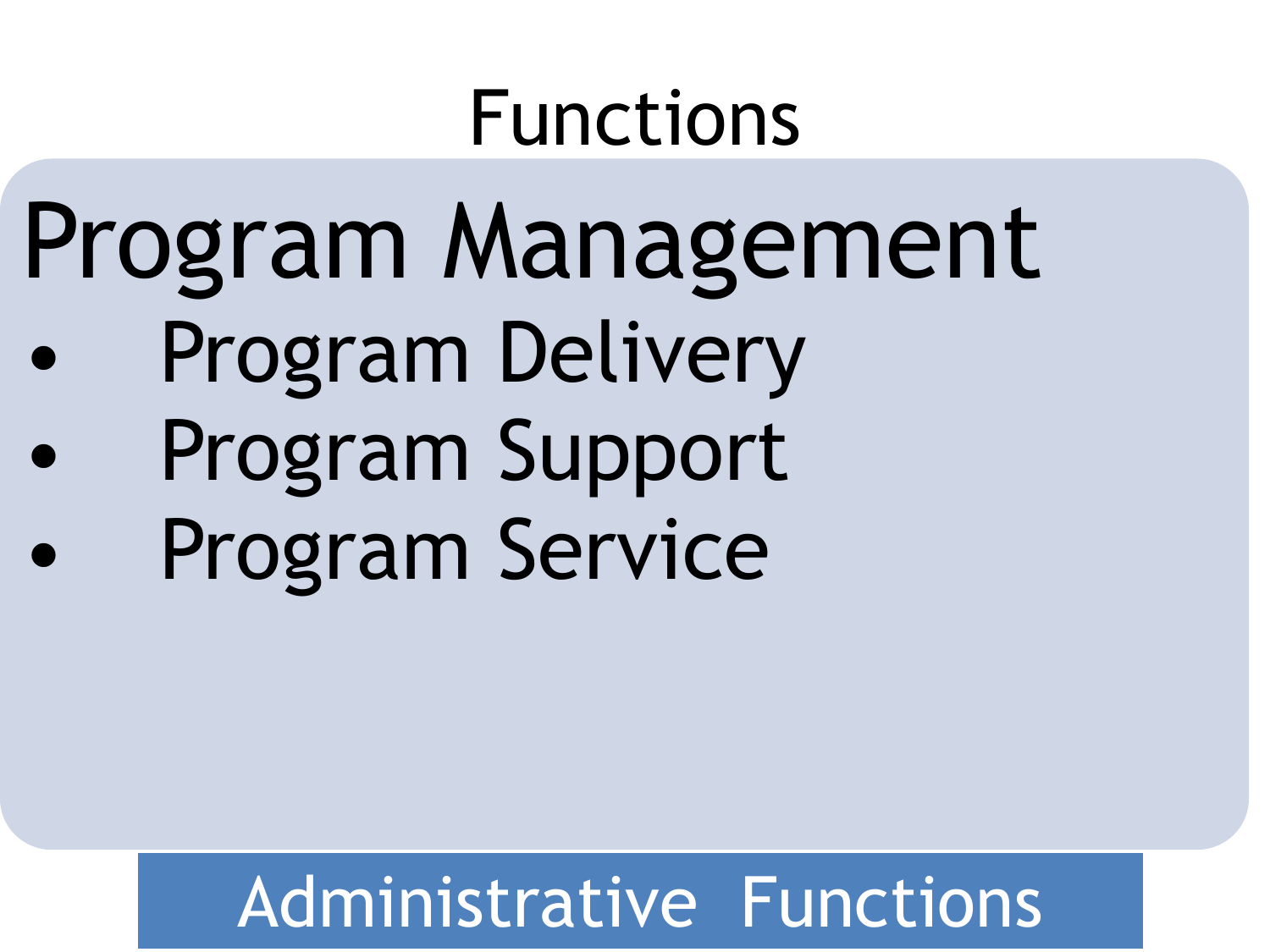### Top Talent Staffing

**SERC Staff** • Program manageme nt

• Event

**Combination Professiona** l learning delivery

• Content

**Contracting** Services • Per event/ project

service